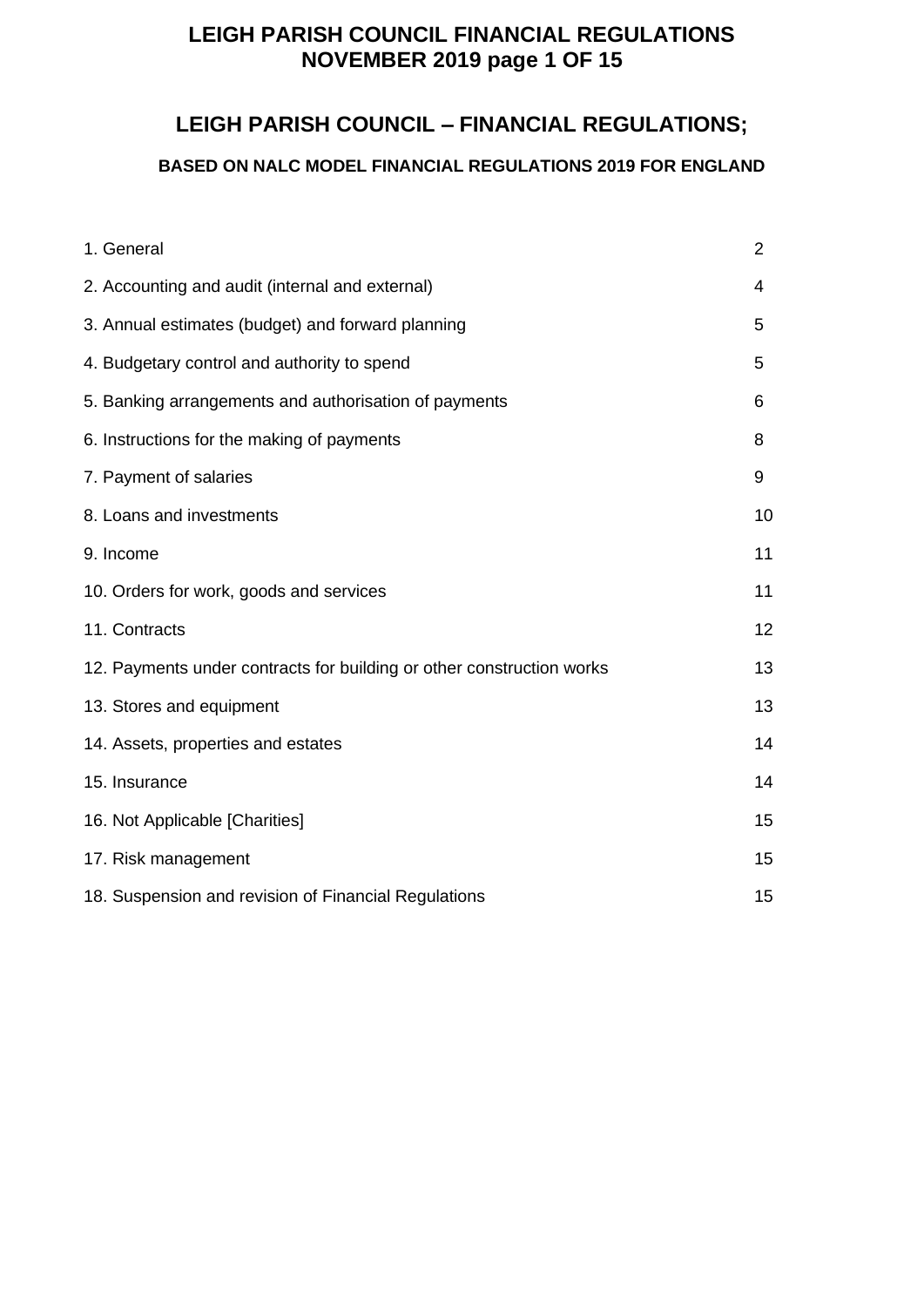# **LEIGH PARISH COUNCIL FINANCIAL REGULATIONS NOVEMBER 2019 page 2 OF 15**

These Financial Regulations were adopted by the council at its meeting held on **19 November 2019.**

#### **1. General**

1.1. These financial regulations govern the conduct of financial management by the council and may only be amended or varied by resolution of the council. Financial regulations are one of the council's three governing policy documents providing procedural guidance for members and officers. Financial regulations must be observed in conjunction with the council's standing orders<sup>1</sup> and any individual financial regulations relating to contracts.

1.2. The council is responsible in law for ensuring that its financial management is adequate and effective, and that the council has a sound system of internal control which facilitates the effective exercise of the council's functions, including arrangements for the management of risk.

1.3. The council's accounting control systems must include measures:

- for the timely production of accounts;
- that provide for the safe and efficient safeguarding of public money;
- to prevent and detect inaccuracy and fraud; and
- identifying the duties of officers.

1.4. These financial regulations demonstrate how the council meets these responsibilities and requirements.

1.5. At least once a year, prior to approving the Annual Governance Statement, the council must review the effectiveness of its system of internal control which shall be in accordance with proper practices.

1.6. Deliberate or wilful breach of these Regulations by an employee may give rise to disciplinary proceedings.

1.7. Members of council are expected to follow the instructions within these Regulations and not to entice employees to breach them. Failure to follow instructions within these Regulations brings the office of councillor into disrepute.

1.8. The Responsible Financial Officer (RFO) holds a statutory office to be appointed by the council. The Clerk has been appointed as RFO for this council and these regulations will apply accordingly.

1.9. The Parish Clerk / RFO:

- acts under the policy direction of the council;
- administers the council's financial affairs in accordance with all Acts, Regulations and proper practices;
- determines on behalf of the council its accounting records and accounting control systems;
- ensures the accounting control systems are observed;
- maintains the accounting records of the council up to date in accordance with proper practices;

<sup>&</sup>lt;sup>1</sup> Model Standing Orders for Councils (2018 Edition) is available from NALC (©NALC 2018)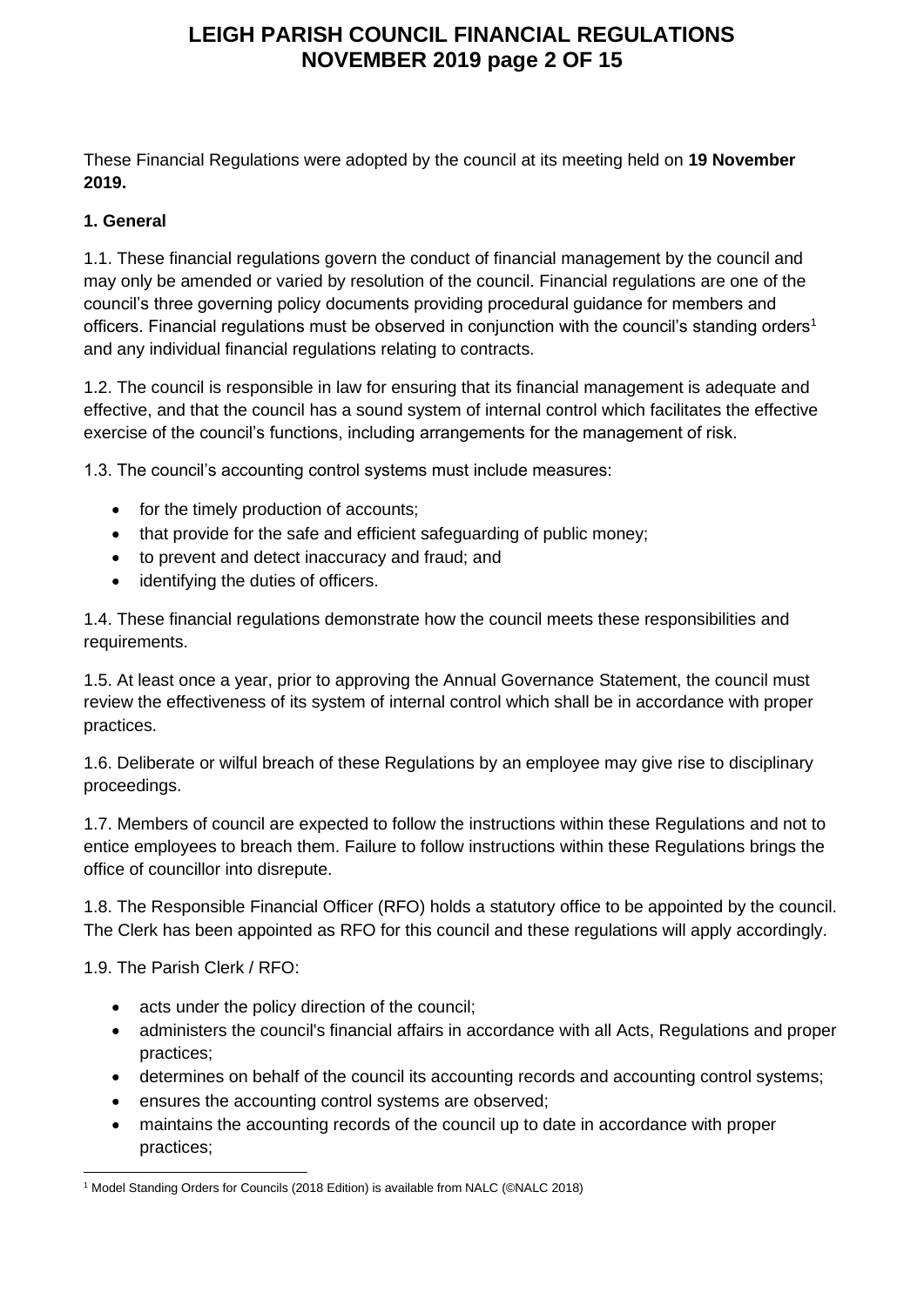# **LEIGH PARISH COUNCIL FINANCIAL REGULATIONS NOVEMBER 2019 page 3 OF 15**

- assists the council to secure economy, efficiency and effectiveness in the use of its resources; and
- produces financial management information as required by the council.

1.10. The accounting records determined by the RFO shall be sufficient to show and explain the council's transactions and to enable the RFO to ensure that any income and expenditure account and statement of balances, or record of receipts and payments and additional information, as the case may be, or management information prepared for the council from time to time comply with the Accounts and Audit Regulations.

1.11. The accounting records determined by the RFO shall in particular contain:

- entries from day to day of all sums of money received and expended by the council and the matters to which the income and expenditure or receipts and payments account relate;
- a record of the assets and liabilities of the council; and
- wherever relevant, a record of the council's income and expenditure in relation to claims made, or to be made, for any contribution, grant or subsidy.

1.12. The accounting control systems determined by the RFO shall include:

- procedures to ensure that the financial transactions of the council are recorded as soon as reasonably practicable and as accurately and reasonably as possible;
- procedures to enable the prevention and detection of inaccuracies and fraud and the ability to reconstruct any lost records;
- identification of the duties of officers dealing with financial transactions and division of responsibilities of those officers in relation to significant transactions;
- procedures to ensure that uncollectable amounts, including any bad debts are not submitted to the council for approval to be written off except with the approval of the RFO and that the approvals are shown in the accounting records; and
- measures to ensure that risk is properly managed.

1.13. The council is not empowered by these Regulations or otherwise to delegate certain specified decisions. In particular any decision regarding:

- setting the final budget or the precept (council tax requirement);
- approving accounting statements;
- approving an annual governance statement;
- borrowing;
- writing off bad debts;
- declaring eligibility for the General Power of Competence; and
- addressing recommendations in any report from the internal or external auditors, shall be a matter for the full council only.

1.14. In addition, the council must:

- determine and keep under regular review the bank mandate for all council bank accounts;
- approve any grant or a single commitment in excess of £500; and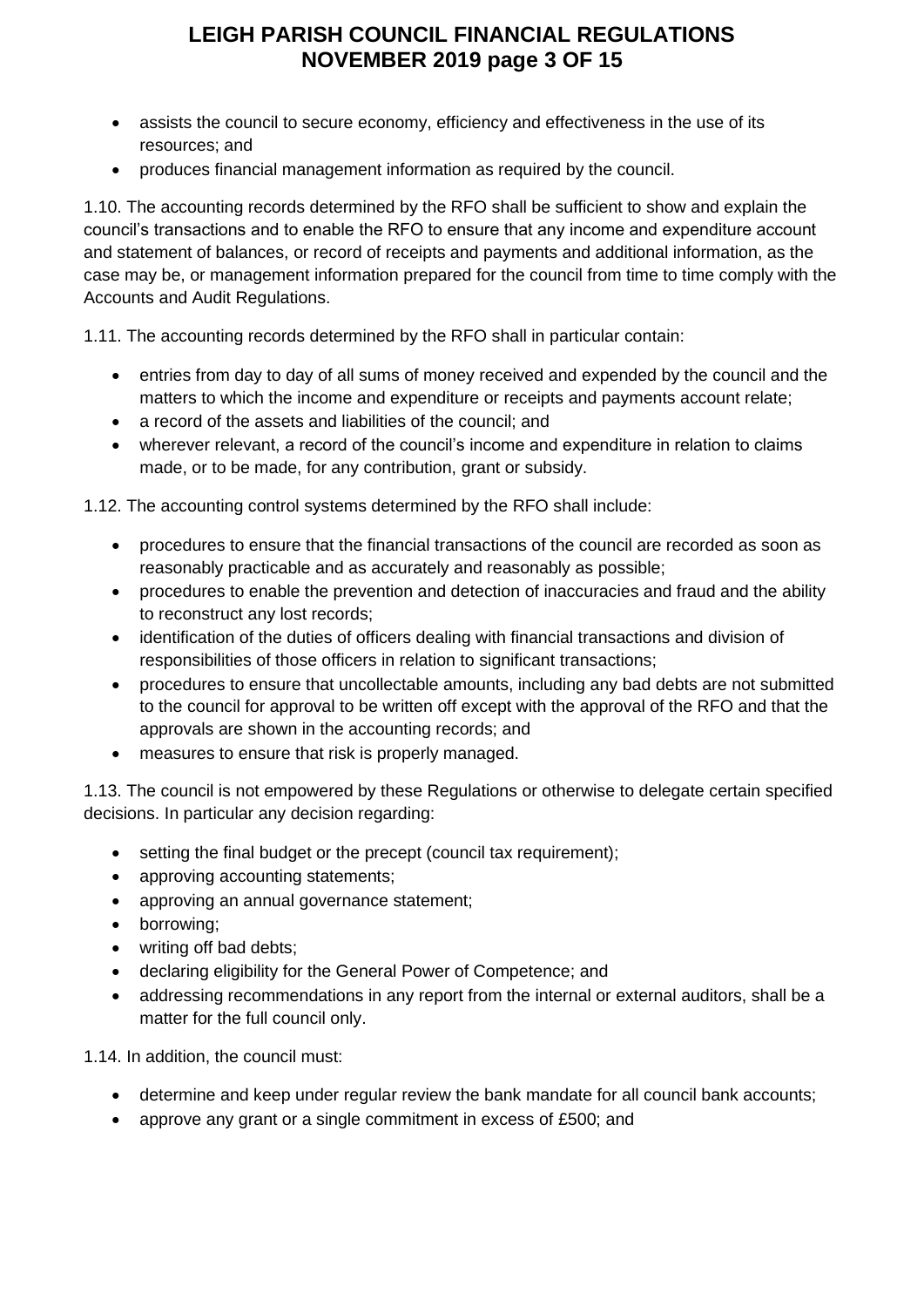# **LEIGH PARISH COUNCIL FINANCIAL REGULATIONS NOVEMBER 2019 page 4 OF 15**

• in respect of the annual salary for any employee have regard to recommendations about annual salaries of employees made by the relevant committee in accordance with its terms of reference.

1.15. In these financial regulations, references to the Accounts and Audit Regulations or 'the regulations' shall mean the regulations issued under the provisions of section 27 of the Audit Commission Act 1998, or any superseding legislation, and then in force unless otherwise specified.

In these financial regulations the term 'proper practice' or 'proper practices' shall refer to guidance issued in *Governance and Accountability for Local Councils - a Practitioners' Guide (England)* issued by the Joint Practitioners Advisory Group (JPAG), available from the websites of NALC and the Society for Local Council Clerks (SLCC).

#### **2. Accounting and audit (internal and external)**

2.1. All accounting procedures and financial records of the council shall be determined by the RFO in accordance with the Accounts and Audit Regulations, appropriate guidance and proper practices.

2.2. On a regular basis, at least once in each quarter, and at each financial year end, a member other than a cheque signatory shall be appointed to verify bank reconciliations (for all accounts) produced by the RFO. The member shall sign the reconciliations and the original bank statements (or similar document) as evidence of verification. This activity shall on conclusion be reported, including any exceptions, to and noted by the Council.

2.3. The RFO shall complete the annual statement of accounts, annual report, and any related documents of the council contained in the Annual Return (as specified in proper practices) as soon as practicable after the end of the financial year and having certified the accounts shall submit them and report thereon to the council within the timescales set by the Accounts and Audit Regulations.

2.4. The council shall ensure that there is an adequate and effective system of internal audit of its accounting records, and of its system of internal control in accordance with proper practices. Any officer or member of the council shall make available such documents and records as appear to the council to be necessary for the purpose of the audit and shall, as directed by the council, supply the RFO, internal auditor, or external auditor with such information and explanation as the council considers necessary for that purpose.

2.5. The internal auditor shall be appointed by and shall carry out the work in relation to internal controls required by the council in accordance with proper practices.

2.6. The internal auditor shall:

- be competent and independent of the financial operations of the council;
- report to council in writing, or in person, on a regular basis with a minimum of one annual written report during each financial year;
- to demonstrate competence, objectivity and independence, be free from any actual or perceived conflicts of interest, including those arising from family relationships; and
- has no involvement in the financial decision making, management or control of the council.

2.7. Internal or external auditors may not under any circumstances:

• perform any operational duties for the council;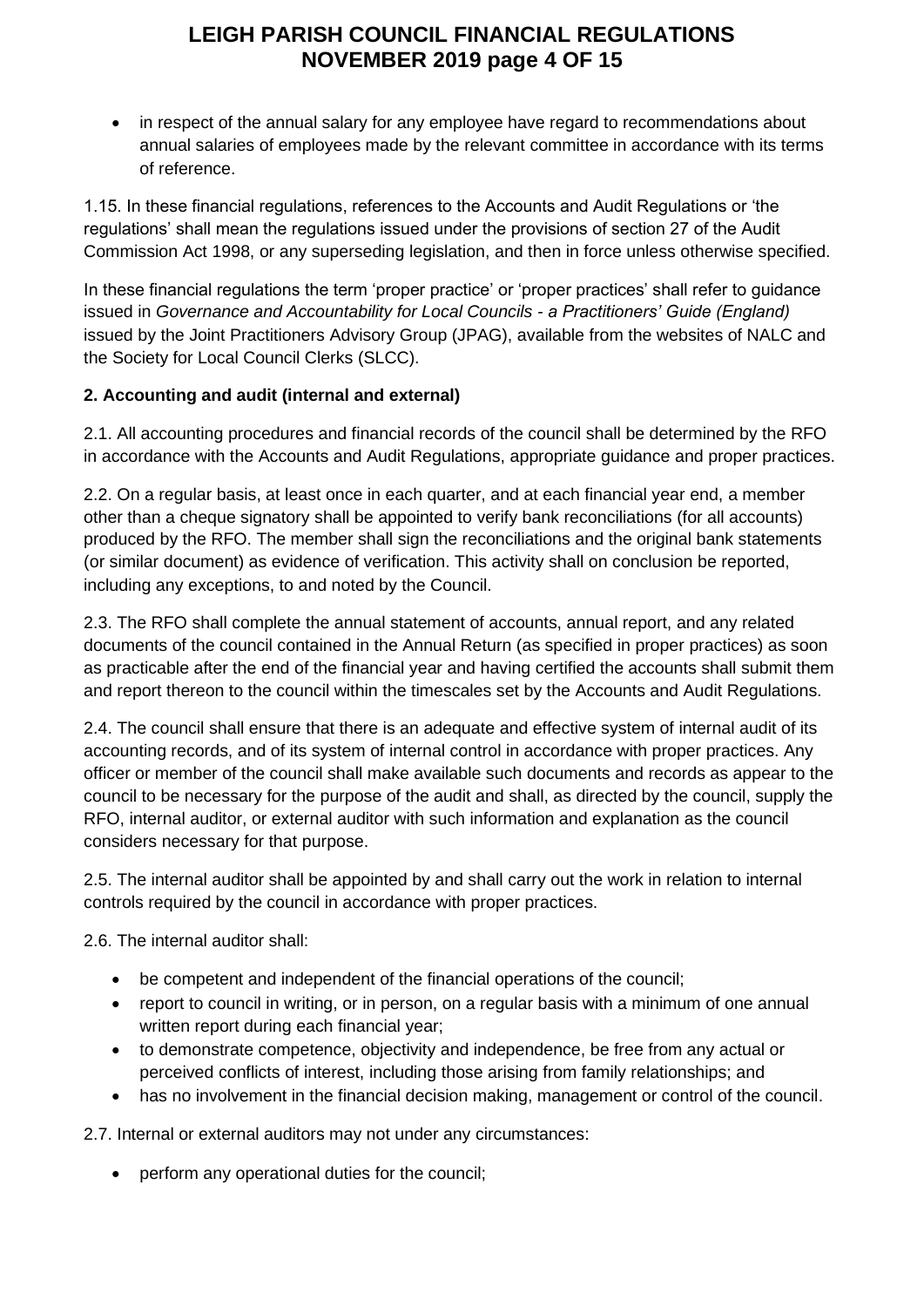# **LEIGH PARISH COUNCIL FINANCIAL REGULATIONS NOVEMBER 2019 page 5 OF 15**

- initiate or approve accounting transactions; or
- direct the activities of any council employee, except to the extent that such employees have been appropriately assigned to assist the internal auditor.

2.8. For the avoidance of doubt, in relation to internal audit the terms 'independent' and 'independence' shall have the same meaning as is described in proper practices.

2.9. The RFO shall make arrangements for the exercise of electors' rights in relation to the accounts including the opportunity to inspect the accounts, books, and vouchers and display or publish any notices and statements of account required by Audit Commission Act 1998, or any superseding legislation, and the Accounts and Audit Regulations.

2.10. The RFO shall, without undue delay, bring to the attention of all councillors any correspondence or report from internal or external auditors.

### **3. Annual estimates (budget) and forward planning**

#### 3.1. *Not included – sub-committee budgets*

3.2. The RFO must each year, by no later than November, prepare detailed estimates of all receipts and payments including the use of reserves and all sources of funding for the following financial year in the form of a budget to be considered by the Council.

3.3. The council shall consider annual budget proposals in relation to the council's three year forecast of revenue and capital receipts and payments including recommendations for the use of reserves and sources of funding and update the forecast accordingly.

3.4. The council shall fix the precept (council tax requirement), and relevant basic amount of council tax to be levied for the ensuing financial year not later than by the end of January each year. The RFO shall issue the precept to the billing authority and shall supply each member with a copy of the approved annual budget.

3.5. The approved annual budget shall form the basis of financial control for the ensuing year.

#### **4. Budgetary control and authority to spend**

4.1. Expenditure on revenue items may be authorised up to the amounts included for that class of expenditure in the approved budget. This authority is to be determined by:

- the council for all items over £500;
- the Clerk, in conjunction with Chairman of Council for any items below £500.

Such authority is to be evidenced by a minute or by an authorisation slip duly signed by the Clerk, and where necessary also by the appropriate Chairman.

Contracts may not be disaggregated to avoid controls imposed by these regulations.

4.2. No expenditure may be authorised that will exceed the amount provided in the revenue budget for that class of expenditure other than by resolution of the council, or duly delegated committee. During the budget year and with the approval of council having considered fully the implications for public services, unspent and available amounts may be moved to other budget headings or to an earmarked reserve as appropriate ('virement').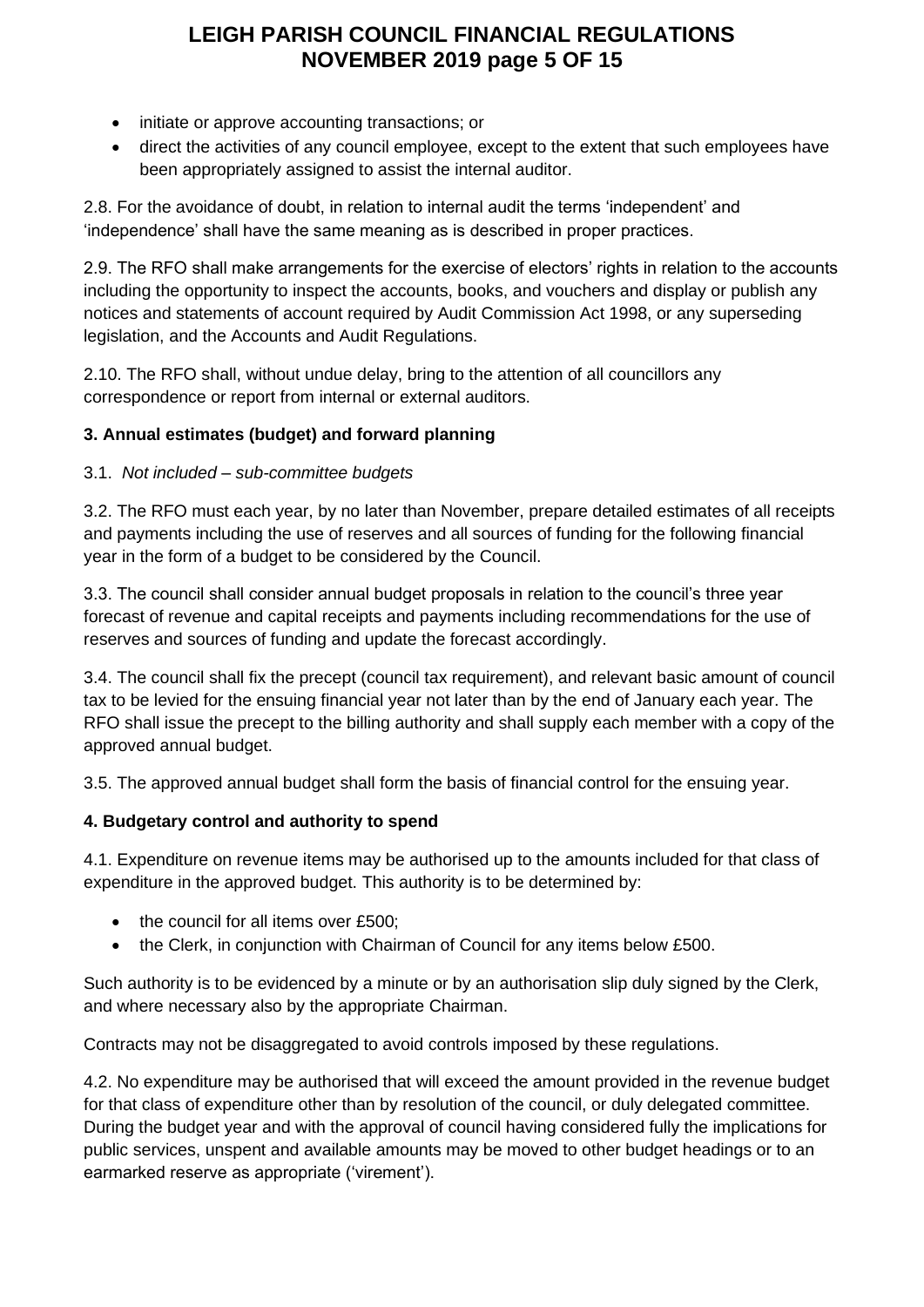### **LEIGH PARISH COUNCIL FINANCIAL REGULATIONS NOVEMBER 2019 page 6 OF 15**

4.3. Unspent provisions in the revenue or capital budgets for completed projects shall not be carried forward to a subsequent year.

4.4. The salary budget(s) are to be reviewed at least annually in November for the following financial year and such review shall be evidenced by a hard copy schedule signed by the Clerk and the Chairman of Council or relevant committee. The RFO will inform committees of any changes impacting on their budget requirement for the coming year in good time.

4.5. In cases of extreme risk to the delivery of council services, the clerk may authorise revenue expenditure on behalf of the council which in the clerk's judgement it is necessary to carry out. Such expenditure includes repair, replacement or other work, whether or not there is any budgetary provision for the expenditure, subject to a limit of £500. The Clerk shall report such action to the chairman as soon as possible and to the council as soon as practicable thereafter.

4.6. No expenditure shall be authorised in relation to any capital project and no contract entered into or tender accepted involving capital expenditure unless the council is satisfied that the necessary funds are available and the requisite borrowing approval has been obtained.

4.7. All capital works shall be administered in accordance with the council's standing orders and financial regulations relating to contracts.

4.8. The RFO shall regularly provide the council with a statement of receipts and payments to date under each head of the budgets, comparing actual expenditure to the appropriate date against that planned as shown in the budget. These statements are to be prepared at least at the end of each financial quarter and shall show explanations of material variances. For this purpose "material" shall be in excess of 15% of the budget.

4.9. Changes in earmarked reserves shall be approved by council as part of the budgetary control process.

### **5. Banking arrangements and authorisation of payments**

5.1. The council's banking arrangements, including the bank mandate, shall be made by the RFO and approved by the council; banking arrangements may not be delegated to a committee. They shall be regularly reviewed for safety and efficiency. The council shall seek credit references in respect of members or employees who act as signatories.

5.2. The RFO shall prepare a schedule of payments requiring authorisation, forming part of the Agenda for the Meeting and, together with the relevant invoices, present the schedule to Council. The Council shall review the schedule for compliance and, having satisfied itself shall authorise payment by a resolution of the Council. The approved schedule shall be ruled off and initialled by the Chairman of the Meeting. A detailed list of all payments shall be disclosed within or as an attachment to the minutes of the meeting at which payment was authorised. Personal payments (including salaries, wages, expenses and any payment made in relation to the termination of a contract of employment) may be summarised to remove public access to any personal information.

5.3. All invoices for payment shall be examined, verified and certified by the RFO to confirm that the work, goods or services to which each invoice relates has been received, carried out, examined and represents expenditure previously approved by the council.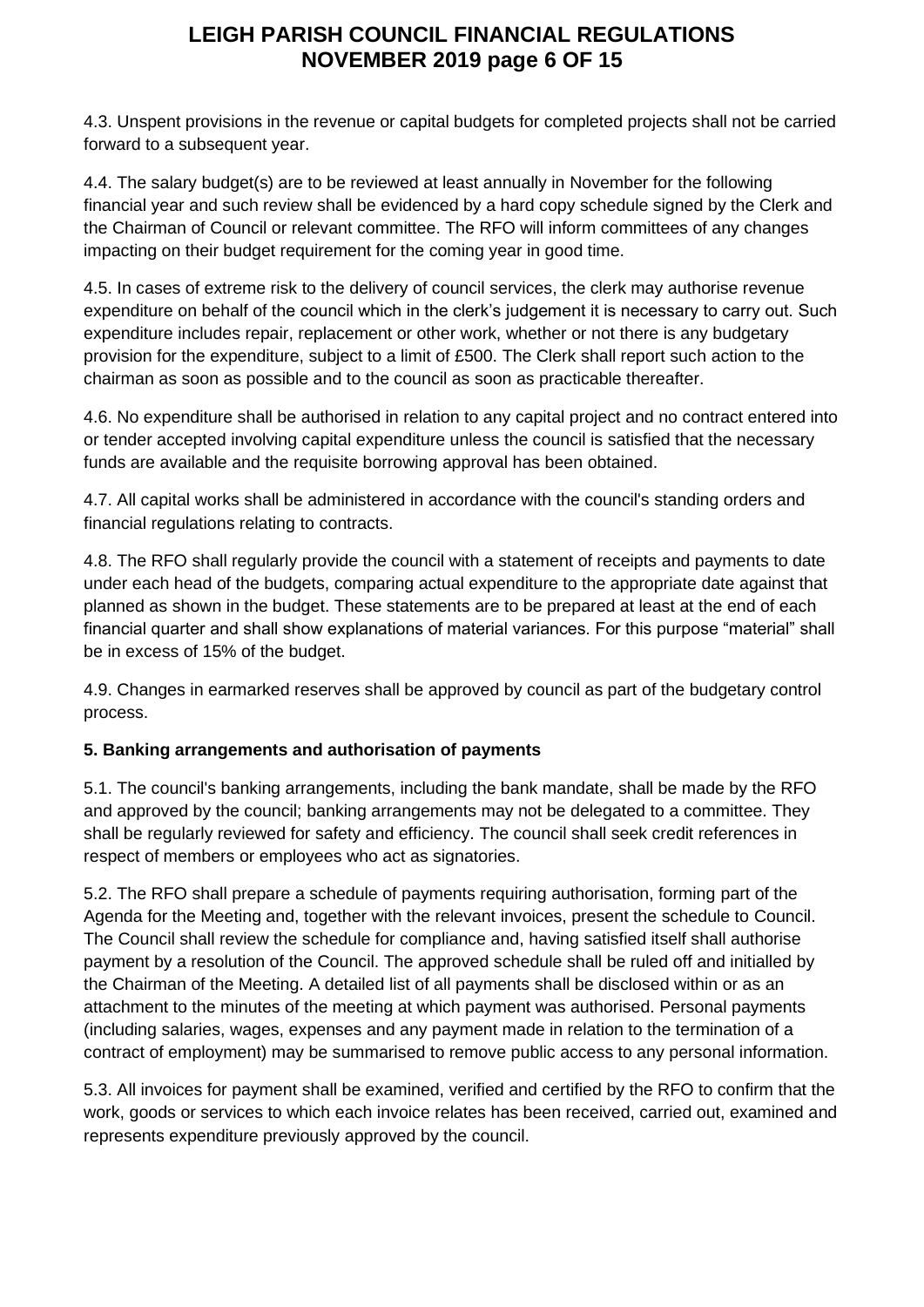## **LEIGH PARISH COUNCIL FINANCIAL REGULATIONS NOVEMBER 2019 page 7 OF 15**

5.4. The RFO shall examine invoices for arithmetical accuracy and analyse them to the appropriate expenditure heading. The RFO shall take all steps to pay all invoices submitted, and which are in order, at the next available council [or Finance Committee] meeting.

5.5. The Clerk and RFO shall have delegated authority to authorise the payment of items only in the following circumstances:

a) If a payment is necessary to avoid a charge to interest under the Late Payment of Commercial Debts (Interest) Act 1998, and the due date for payment is before the next scheduled Meeting of council, where the Clerk and RFO certify that there is no dispute or other reason to delay payment, provided that a list of such payments shall be submitted to the next appropriate meeting of council [or finance committee];

b) An expenditure item authorised under 5.6 below (continuing contracts and obligations) provided that a list of such payments shall be submitted to the next appropriate meeting of council [or finance committee]; or

c) fund transfers within the councils banking arrangements up to the sum of **£5,000**, provided that a list of such payments shall be submitted to the next appropriate meeting of council.

5.6. For each financial year the Clerk and RFO shall draw up a list of due payments which arise on a regular basis as the result of a continuing contract, statutory duty, or obligation (such as but not exclusively) Salaries, PAYE and NI, Superannuation Fund and regular maintenance contracts and the like for which council may authorise payment for the year provided that the requirements of regulation 4.1 (Budgetary Controls) are adhered to, provided also that a list of such payments shall be submitted to the next appropriate meeting of council.

5.7. A record of regular payments made under 5.6 above shall be drawn up and be signed by two members on each and every occasion when payment is authorised - thus controlling the risk of duplicated payments being authorised and / or made.

5.8. In respect of grants a duly authorised committee shall approve expenditure within any limits set by council and in accordance with any policy statement approved by council. Any Revenue or Capital Grant in excess of £5,000 shall before payment, be subject to ratification by resolution of the council.

5.9. Members are subject to the Code of Conduct that has been adopted by the council and shall comply with the Code and Standing Orders when a decision to authorise or instruct payment is made in respect of a matter in which they have a disclosable pecuniary or other interest, unless a dispensation has been granted.

5.10. The council will aim to rotate the duties of members in these Regulations so that onerous duties are shared out as evenly as possible over time.

5.11. Any changes in the recorded details of suppliers, such as bank account records, shall be approved in writing by a Member.

#### **6. Instructions for the making of payments**

6.1. The council will make safe and efficient arrangements for the making of its payments.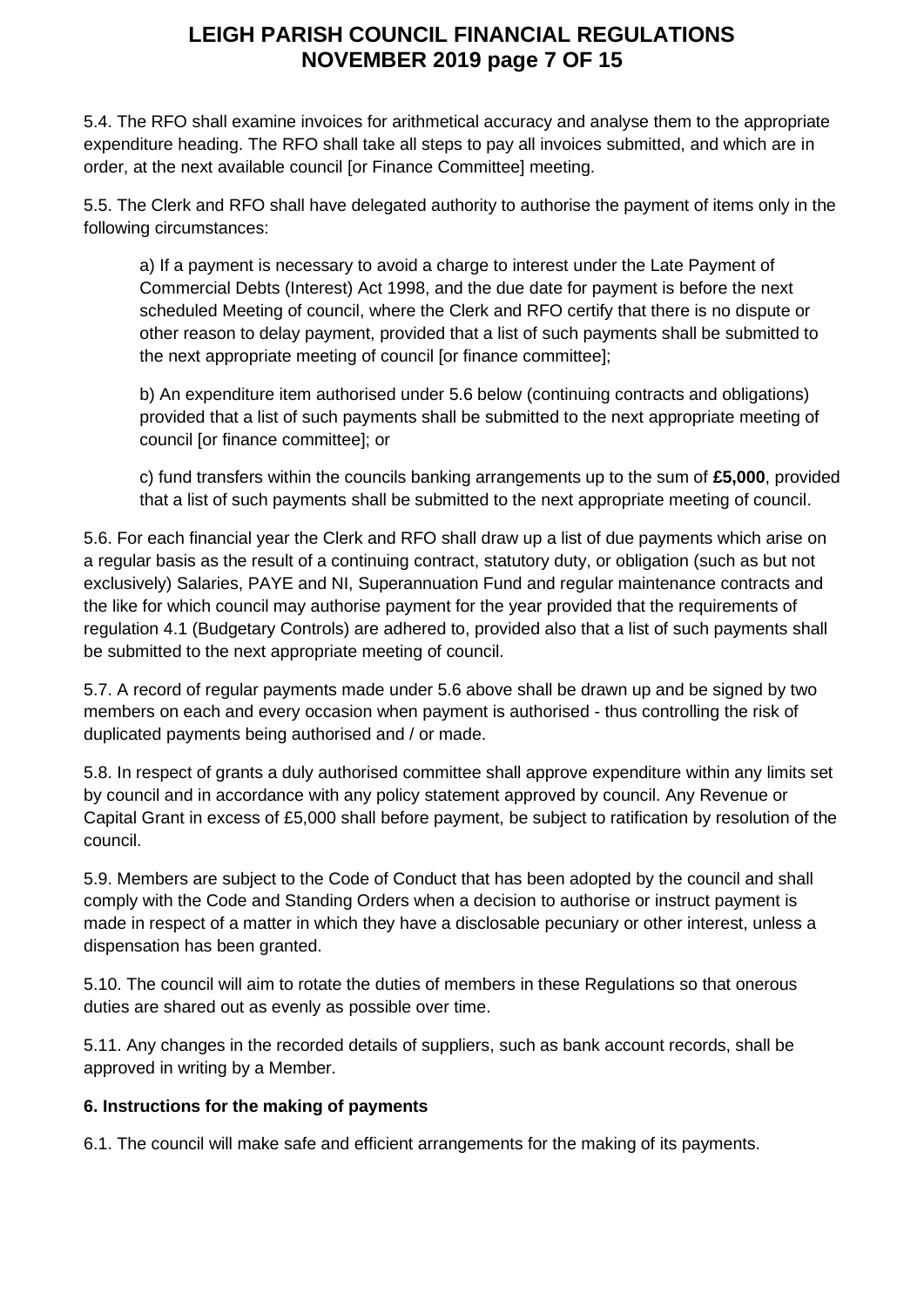### **LEIGH PARISH COUNCIL FINANCIAL REGULATIONS NOVEMBER 2019 page 8 OF 15**

6.2. Following authorisation under Financial Regulation 5 above, the council, a duly delegated committee or, if so delegated, the Clerk or RFO shall give instruction that a payment shall be made.

6.3. All payments shall be affected by cheque or other instructions to the council's bankers, or otherwise, in accordance with a resolution of council.

6.4. Cheques or orders for payment drawn on the bank account in accordance with the schedule as presented to council or committee shall be signed by two members of council in accordance with a resolution instructing that payment. A member who is a bank signatory, having a connection by virtue of family or business relationships with the beneficiary of a payment, should not, under normal circumstances, be a signatory to the payment in question.

6.5. To indicate agreement of the details shown on the cheque or order for payment with the counterfoil and the invoice or similar documentation, the signatories shall each also initial the cheque counterfoil.

6.6. Cheques or orders for payment shall not normally be presented for signature other than at a council or committee meeting (including immediately before or after such a meeting). Any signatures obtained away from such meetings shall be reported to the Council at the next convenient meeting.

6.7. If thought appropriate by the council, payment for utility supplies (energy, telephone and water) and any National Non-Domestic Rates may be made by variable direct debit provided that the instructions are signed by two members and any payments are reported to council as made. The approval of the use of a variable direct debit shall be renewed by resolution of the council at least every two years.

6.8. If thought appropriate by the council, payment for certain items (principally salaries) may be made by banker's standing order provided that the instructions are signed, or otherwise evidenced by two members are retained and any payments are reported to council as made. The approval of the use of a banker's standing order shall be renewed by resolution of the council at least every two years.

6.9. If thought appropriate by the council, payment for certain items may be made by BACS or CHAPS methods provided that the instructions for each payment are signed, or otherwise evidenced, by two authorised bank signatories, are retained and any payments are reported to council as made. The approval of the use of BACS or CHAPS shall be renewed by resolution of the council at least every two years.

6.10. If thought appropriate by the council payment for certain items may be made by internet banking transfer provided evidence is retained showing which members approved the payment.

6.11. Where a computer requires use of a personal identification number (PIN) or other password(s), for access to the council's records on that computer, a note shall be made of the PIN and Passwords and shall be handed to and retained by the Chairman of Council in a sealed dated envelope. This envelope may not be opened other than in the presence of two other councillors. After the envelope has been opened, in any circumstances, the PIN and / or passwords shall be changed as soon as practicable. The fact that the sealed envelope has been opened, in whatever circumstances, shall be reported to all members immediately and formally to the next available meeting of the council. This will not be required for a member's personal computer used only for remote authorisation of bank payments.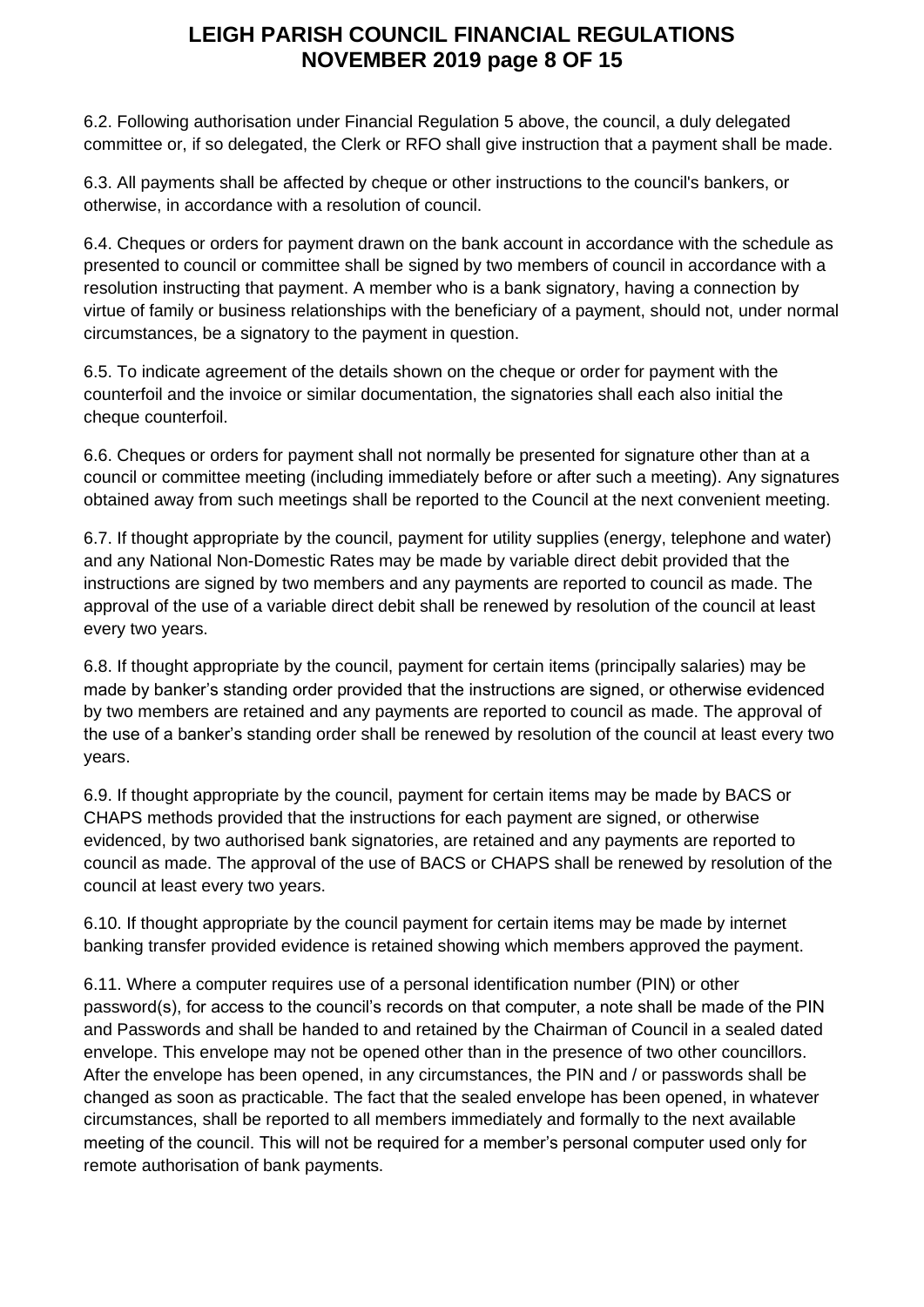# **LEIGH PARISH COUNCIL FINANCIAL REGULATIONS NOVEMBER 2019 page 9 OF 15**

6.12. No employee or councillor shall disclose any PIN or password, relevant to the working of the council or its bank accounts, to any person not authorised in writing by the council or a duly delegated committee.

6.13. Regular back-up copies of the records on any computer shall be made and shall be stored securely away from the computer in question, and preferably off site.

6.14. The council, and any members using computers for the council's financial business, shall ensure that anti-virus, anti-spyware and firewall software with automatic updates, together with a high level of security, is used.

6.15. Where internet banking arrangements are made with any bank, the Clerk shall be appointed as the Service Administrator. The bank mandate approved by the council shall identify a number of councillors who will be authorised to approve transactions on those accounts. The bank mandate will state clearly the amounts of payments that can be instructed by the use of the Service Administrator alone, or by the Service Administrator with a stated number of approvals.

6.16. Access to any internet banking accounts will be directly to the access page (which may be saved under "favourites"), and not through a search engine or e-mail link. Remembered or saved passwords facilities must not be used on any computer used for council banking work. Breach of this Regulation will be treated as a very serious matter under these regulations.

6.17. Changes to account details for suppliers, which are used for internet banking may only be changed on written hard copy notification by the supplier and supported by hard copy authority for change signed by two of the Clerk, a member(s). A programme of annual checks of standing data with suppliers will be followed.

6.18. Any Debit Card issued for use will be specifically restricted to the Clerk and will also be restricted to a single transaction maximum value of £250 unless authorised by Council in writing before any order is placed.

6.19. The council will not maintain any form of cash float. All cash received must be banked intact. Any payments made in cash by the Clerk (for example for postage or minor stationery items) shall be refunded on a regular basis, at least quarterly.

### **7. Payment of salaries**

7.1. As an employer, the council shall make arrangements to meet fully the statutory requirements placed on all employers by PAYE and National Insurance legislation. The payment of all salaries shall be made in accordance with payroll records and the rules of PAYE and National Insurance currently operating, and salary rates shall be as agreed by council, or duly delegated committee.

7.2. Payment of salaries and payment of deductions from salary such as may be required to be made for tax, national insurance and pension contributions, or similar statutory or discretionary deductions must be made in accordance with the payroll records and on the appropriate dates stipulated in employment contracts, provided that each payment is reported to the next available council meeting, as set out in these regulations above.

7.3. No changes shall be made to any employee's pay, emoluments, or terms and conditions of employment without the prior consent of the Council.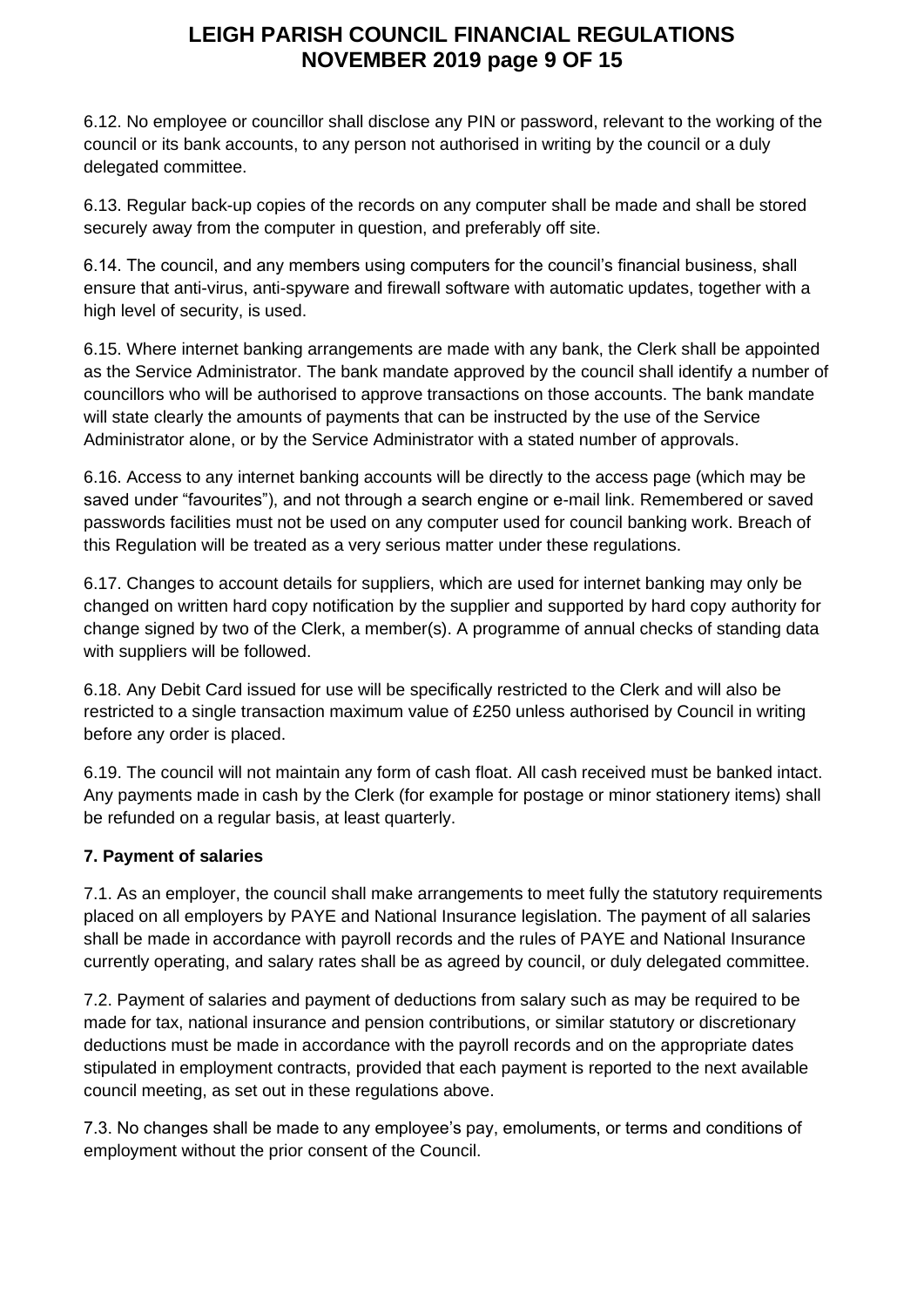# **LEIGH PARISH COUNCIL FINANCIAL REGULATIONS NOVEMBER 2019 page 10 OF 15**

7.4. Each and every payment to employees of net salary and to the appropriate creditor of the statutory and discretionary deductions shall be recorded in a separate confidential record (confidential cash book). This confidential record is not open to inspection or review (under the Freedom of Information Act 2000 or otherwise) other than:

a) by any councillor who can demonstrate a need to know;

- b) by the internal auditor;
- c) by the external auditor; or

d) by any person authorised under Audit Commission Act 1998, or any superseding legislation.

7.5. The total of such payments in each calendar month shall be reported with all other payments as made as may be required under these Financial Regulations, to ensure that only payments due for the period have actually been paid.

7.6. An effective system of personal performance management should be maintained for the senior officers.

7.7. Any termination payments shall be supported by a clear business case and reported to the council. Termination payments shall only be authorised by council.

7.8. Before employing interim staff, the council must consider a full business case.

#### **8. Loans and investments**

8.1. All borrowings shall be affected in the name of the Council, after obtaining any necessary borrowing approval. Any application for borrowing approval shall be approved by Council as to terms and purpose. The application for borrowing approval, and subsequent arrangements for the loan shall only be approved by full council.

8.2. Any financial arrangement which does not require formal borrowing approval from the Secretary of State (such as Hire Purchase or Leasing of tangible assets) shall be subject to approval by the full council. In each case a report in writing shall be provided to council in respect of value for money for the proposed transaction.

8.3. The council will arrange with the council's banks and investment providers for the sending of a copy of each statement of account to the Chairman of the council at the same time as one is issued to the Clerk or RFO.

8.4. All loans and investments shall be negotiated in the name of the council and shall be for a set period in accordance with council policy.

8.5. The council shall consider the need for an Investment Strategy and Policy which, if drawn up, shall be in accordance with relevant regulations, proper practices and guidance. Any Strategy and Policy shall be reviewed by the council at least annually.

8.6. All investments of money under the control of the council shall be in the name of the council.

8.7. All investment certificates and other documents relating thereto shall be retained in the custody of the RFO.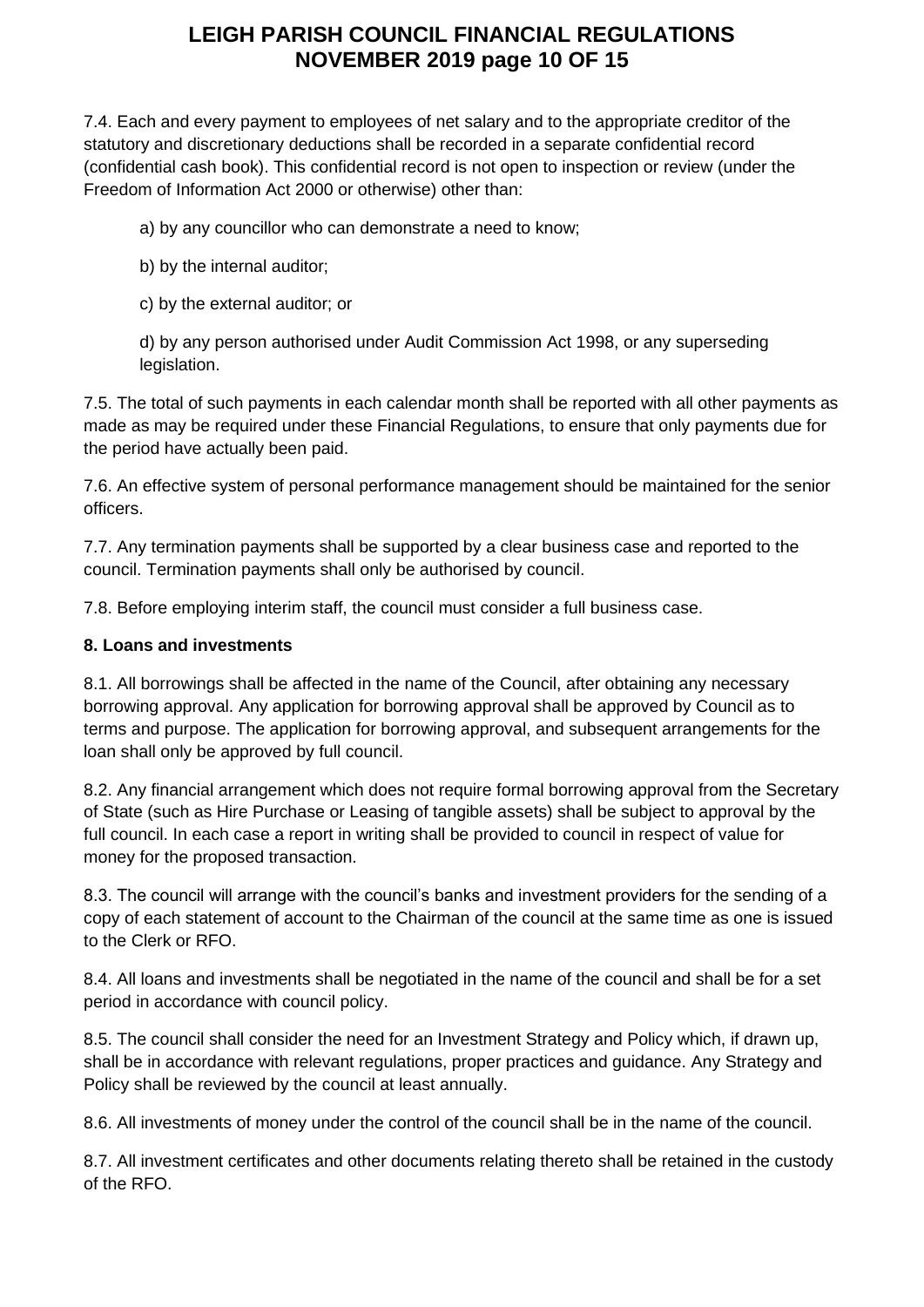## **LEIGH PARISH COUNCIL FINANCIAL REGULATIONS NOVEMBER 2019 page 11 OF 15**

8.8. Payments in respect of short term or long-term investments, including transfers between bank accounts held in the same bank, or branch, shall be made in accordance with Regulation 5 (Authorisation of payments) and Regulation 6 (Instructions for payments).

#### **9. Income**

9.1. The collection of all sums due to the council shall be the responsibility of and under the supervision of the RFO.

9.2. Particulars of all charges to be made for work done, services rendered, or goods supplied shall be agreed annually by the council, notified to the RFO and the RFO shall be responsible for the collection of all accounts due to the council.

9.3. The council will review all fees and charges at least annually, following a report of the Clerk.

9.4. Any sums found to be irrecoverable and any bad debts shall be reported to the council and shall be written off in the year.

9.5. All sums received on behalf of the council shall be banked intact as directed by the RFO. In all cases, all receipts shall be deposited with the council's bankers with such frequency as the RFO considers necessary.

9.6. The origin of each receipt shall be entered on the paying-in slip.

9.7. Personal cheques shall not be cashed out of money held on behalf of the council.

9.8. The RFO shall promptly complete any VAT Return that is required. Any repayment claim due in accordance with VAT Act 1994 section 33 shall be made at least annually coinciding with the financial year end.

9.9. Where any significant sums of cash are regularly received by the council, the RFO shall take such steps as are agreed by the council to ensure that more than one person is present when the cash is counted in the first instance, that there is a reconciliation to some form of control such as ticket issues, and that appropriate care is taken in the security and safety of individuals banking such cash.

#### **10. Orders for work, goods and services**

10.1. An official order or letter shall be issued for all work, goods and services unless a formal contract is to be prepared or an official order would be inappropriate. Copies of orders shall be retained.

10.2. Order books shall be controlled by the RFO.

10.3. All members and officers are responsible for obtaining value for money at all times. An officer issuing an official order shall ensure as far as reasonable and practicable that the best available terms are obtained in respect of each transaction, usually by obtaining three or more quotations or estimates from appropriate suppliers, subject to any de minimis provisions in Regulation 11.1 below.

10.4. A member may not issue an official order or make any contract on behalf of the council.

10.5. The RFO shall verify the lawful nature of any proposed purchase before the issue of any order, and in the case of new or infrequent purchases or payments, the RFO shall ensure that the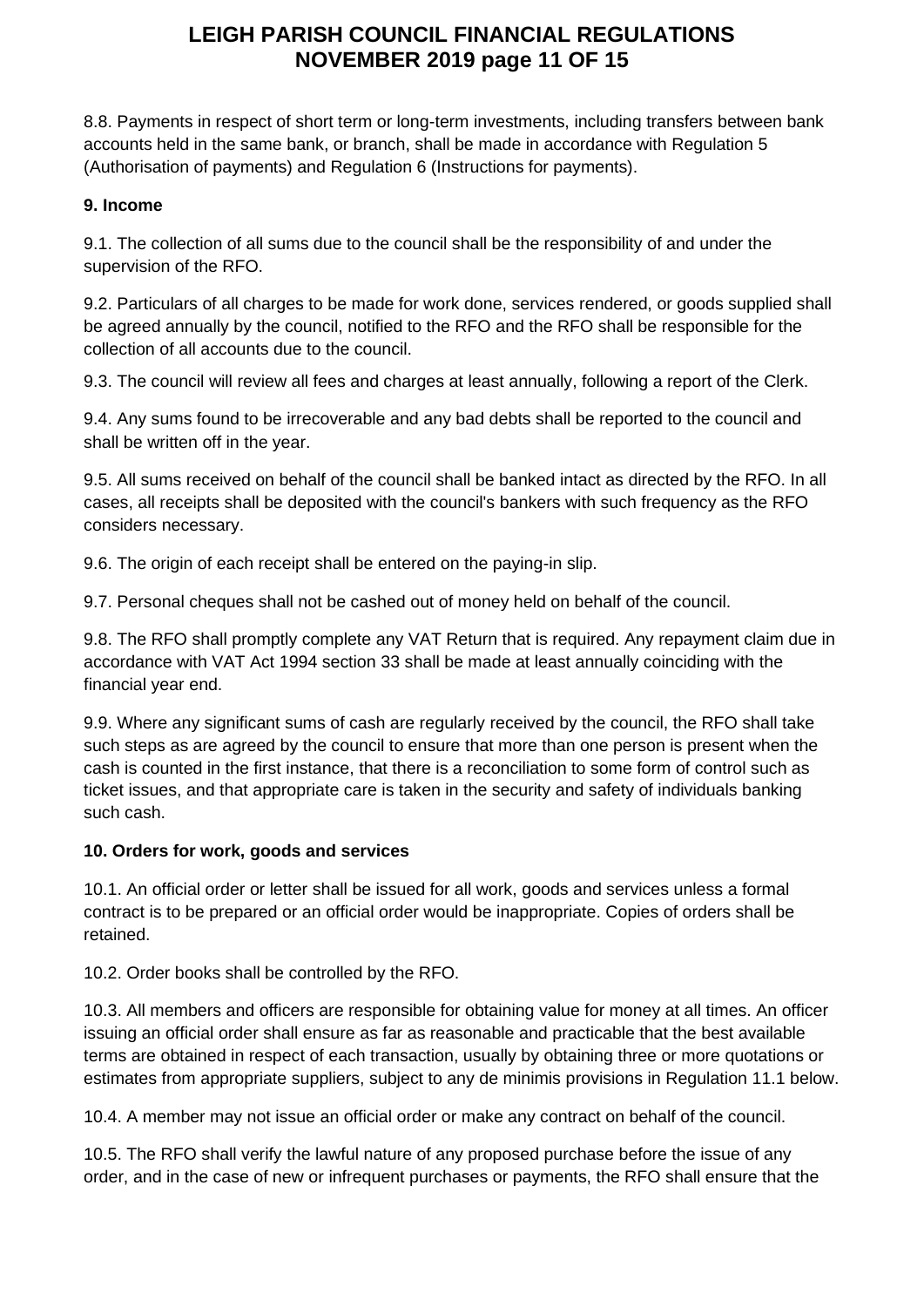### **LEIGH PARISH COUNCIL FINANCIAL REGULATIONS NOVEMBER 2019 page 12 OF 15**

statutory authority shall be reported to the meeting at which the order is approved so that the minutes can record the power being used.

#### **11. Contracts**

11.1. Procedures as to contracts are laid down as follows:

a) Every contract shall comply with these financial regulations, and no exceptions shall be made otherwise than in an emergency provided that this regulation need not apply to contracts which relate to items (i) to (vi) below:

i. for the supply of gas, electricity, water, sewerage and telephone services;

ii. for specialist services such as are provided by legal professionals acting in disputes;

iii. for work to be executed or goods or materials to be supplied which consist of repairs to or parts for existing machinery or equipment or plant;

iv. for work to be executed or goods or materials to be supplied which constitute an extension of an existing contract by the council;

v. for additional audit work of the external auditor up to an estimated value of £500 (in excess of this sum the Clerk and RFO shall act after consultation with the Chairman and Vice Chairman of council); and

vi. for goods or materials proposed to be purchased which are proprietary articles and / or are only sold at a fixed price.

b) Where the council intends to procure or award a public supply contract, public service contract or public works contract as defined by The Public Contracts Regulations 2015 ("the Regulations") which is valued at £25,000 or more, the council shall comply with the relevant requirements of the Regulations<sup>2</sup>.

c) The full requirements of The Regulations, as applicable, shall be followed in respect of the tendering and award of a public supply contract, public service contract or public works contract which exceed thresholds in The Regulations set by the Public Contracts Directive 2014/24/EU (which may change from time to time) $3$ .

d) When applications are made to waive financial regulations relating to contracts to enable a price to be negotiated without competition the reason shall be embodied in a recommendation to the council.

e) Such invitation to tender shall state the general nature of the intended contract and the Clerk shall obtain the necessary technical assistance to prepare a specification in appropriate cases. The invitation shall in addition state that tenders must be addressed to the Clerk in the ordinary course of post. Each tendering firm shall be supplied with a

<sup>&</sup>lt;sup>2</sup> The Regulations require councils to use the Contracts Finder website to advertise contract opportunities, set out the procedures to be followed in awarding new contracts and to publicise the award of new contracts

<sup>&</sup>lt;sup>3</sup> Thresholds currently applicable are:

a) For public supply and public service contracts 209,000 Euros (£181,302)

b) For public works contracts 5,225,000 Euros (£4,551,413)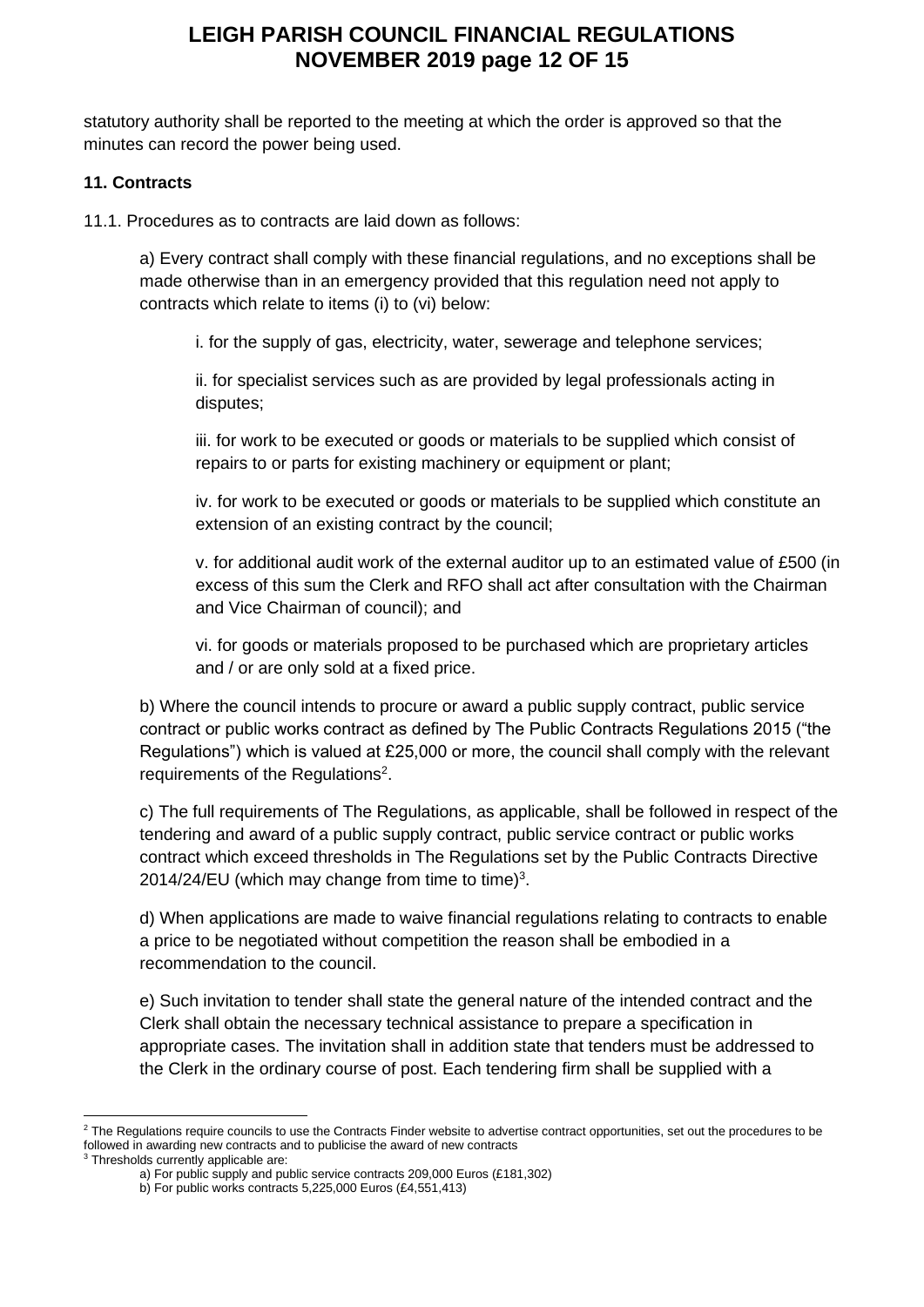# **LEIGH PARISH COUNCIL FINANCIAL REGULATIONS NOVEMBER 2019 page 13 OF 15**

specifically marked envelope in which the tender is to be sealed and remain sealed until the prescribed date for opening tenders for that contract.

f) All sealed tenders shall be opened at the same time on the prescribed date by the Clerk in the presence of at least one member of council.

g) Any invitation to tender issued under this regulation shall be subject to Standing Orders 18c and d, <sup>4</sup> and shall refer to the terms of the Bribery Act 2010.

h) When it is to enter into a contract of less than **£25,000** in value for the supply of goods or materials or for the execution of works or specialist services other than such goods, materials, works or specialist services as are excepted as set out in paragraph (a) the Clerk or RFO shall obtain 3 quotations (priced descriptions of the proposed supply); where the value is below **£2,000** and above **£500** the RFO shall strive to obtain 2 estimates. Otherwise, Regulation 10.3 above shall apply.

i) The council shall not be obliged to accept the lowest or any tender, quote or estimate.

j) Should it occur that the council, or duly delegated committee, does not accept any tender, quote or estimate, the work is not allocated and the council requires further pricing, provided that the specification does not change, no person shall be permitted to submit a later tender, estimate or quote who was present when the original decision-making process was being undertaken.

#### **12. Payments under contracts for building or other construction works**

12.1. Payments on account of the contract sum shall be made within the time specified in the contract by the RFO upon authorised certificates of the architect or other consultants engaged to supervise the contract (subject to any percentage withholding as may be agreed in the particular contract).

12.2. Where contracts provide for payment by instalments the RFO shall maintain a record of all such payments. In any case where it is estimated that the total cost of work carried out under a contract, excluding agreed variations, will exceed the contract sum of 5% or more a report shall be submitted to the council.

12.3. Any variation to a contract or addition to or omission from a contract must be approved by the council and Clerk to the contractor in writing, the council being informed where the final cost is likely to exceed the financial provision.

#### **13. Stores and equipment**

13.1. The officer in charge of each section shall be responsible for the care and custody of stores and equipment in that section.

13.2. Delivery notes shall be obtained in respect of all goods received into store or otherwise delivered and goods must be checked as to order and quality at the time delivery is made.

<sup>4</sup> Based on NALC's Model Standing Order 18d ©NALC 2018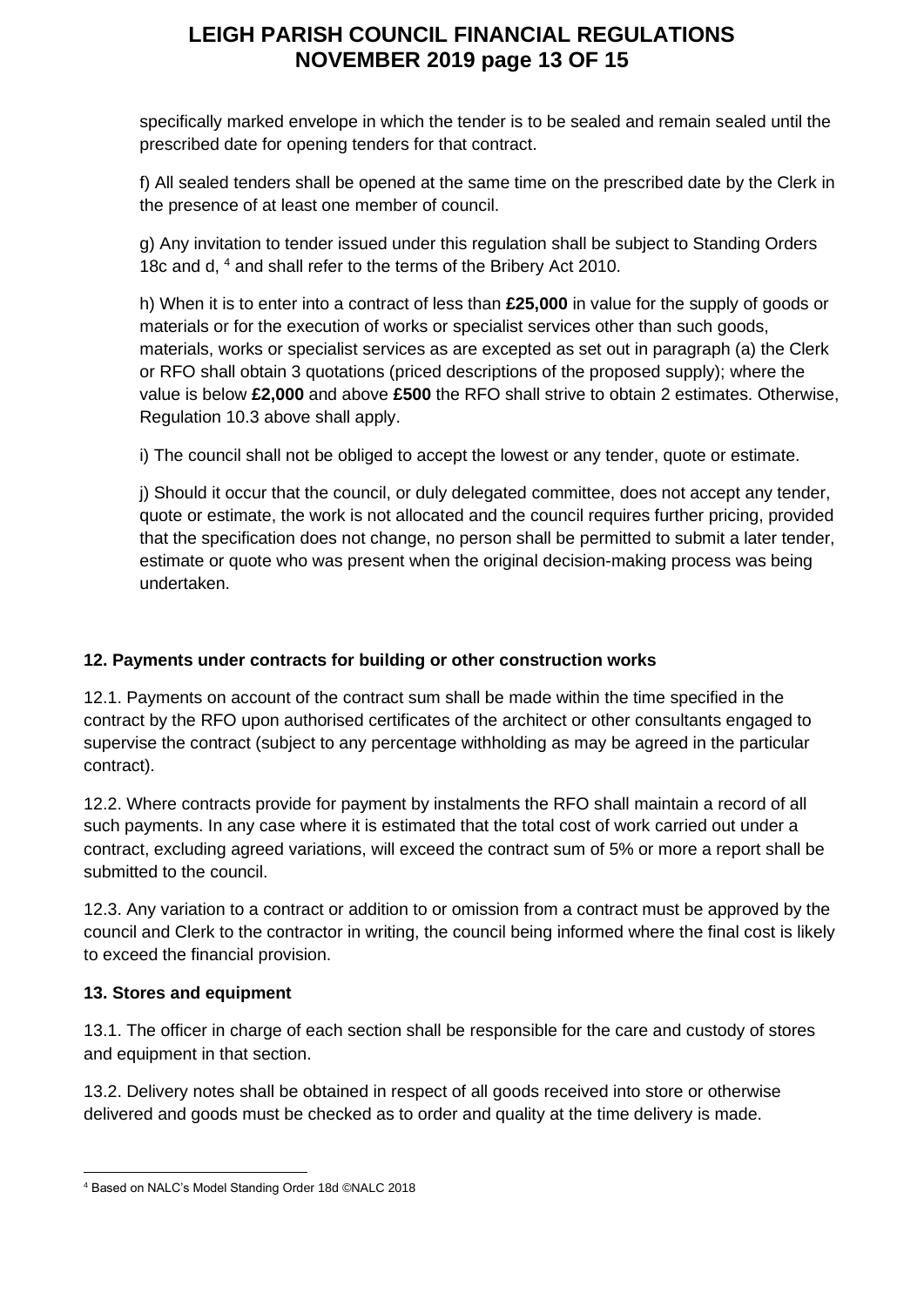## **LEIGH PARISH COUNCIL FINANCIAL REGULATIONS NOVEMBER 2019 page 14 OF 15**

13.3. Stocks shall be kept at the minimum levels consistent with operational requirements.

13.4. The RFO shall be responsible for periodic checks of stocks and stores at least annually.

#### **14. Assets, properties and estates**

14.1. The Clerk shall make appropriate arrangements for the custody of all title deeds and Land Registry Certificates of properties held by the council. The RFO shall ensure a record is maintained of all properties held by the council, recording the location, extent, plan, reference, purchase details, nature of the interest, tenancies granted, rents payable and purpose for which held in accordance with Accounts and Audit Regulations.

14.2. No tangible moveable property shall be purchased or otherwise acquired, sold, leased or otherwise disposed of, without the authority of the council, together with any other consents required by law, save where the estimated value of any one item of tangible movable property does not exceed £250.

14.3. No real property (interests in land) shall be sold, leased or otherwise disposed of without the authority of the council, together with any other consents required by law. In each case a report in writing shall be provided to council in respect of valuation and surveyed condition of the property (including matters such as planning permissions and covenants) together with a proper business case (including an adequate level of consultation with the electorate).

14.4. No real property (interests in land) shall be purchased or acquired without the authority of the full council. In each case a report in writing shall be provided to council in respect of valuation and surveyed condition of the property (including matters such as planning permissions and covenants) together with a proper business case (including an adequate level of consultation with the electorate).

14.5. Subject only to the limit set in Regulation 14.2 above, no tangible moveable property shall be purchased or acquired without the authority of the full council. In each case a report in writing shall be provided to council with a full business case.

14.6. The RFO shall ensure that an appropriate and accurate Register of Assets and Investments is kept up to date. The continued existence of tangible assets shown in the Register shall be verified at least annually, possibly in conjunction with a health and safety inspection of assets.

#### **15. Insurance**

15.1. Following the annual risk assessment (per Regulation 17), the RFO shall effect all insurances and negotiate all claims on the council's insurers [in consultation with the Clerk].

15.2. The Clerk shall give prompt notification to the Council of all new risks, properties or vehicles which require to be insured and of any alterations affecting existing insurances.

15.3. The RFO shall keep a record of all insurances effected by the council and the property and risks covered thereby and annually review it.

15.4. The RFO shall be notified of any loss liability or damage or of any event likely to lead to a claim and shall report these to council at the next available meeting.